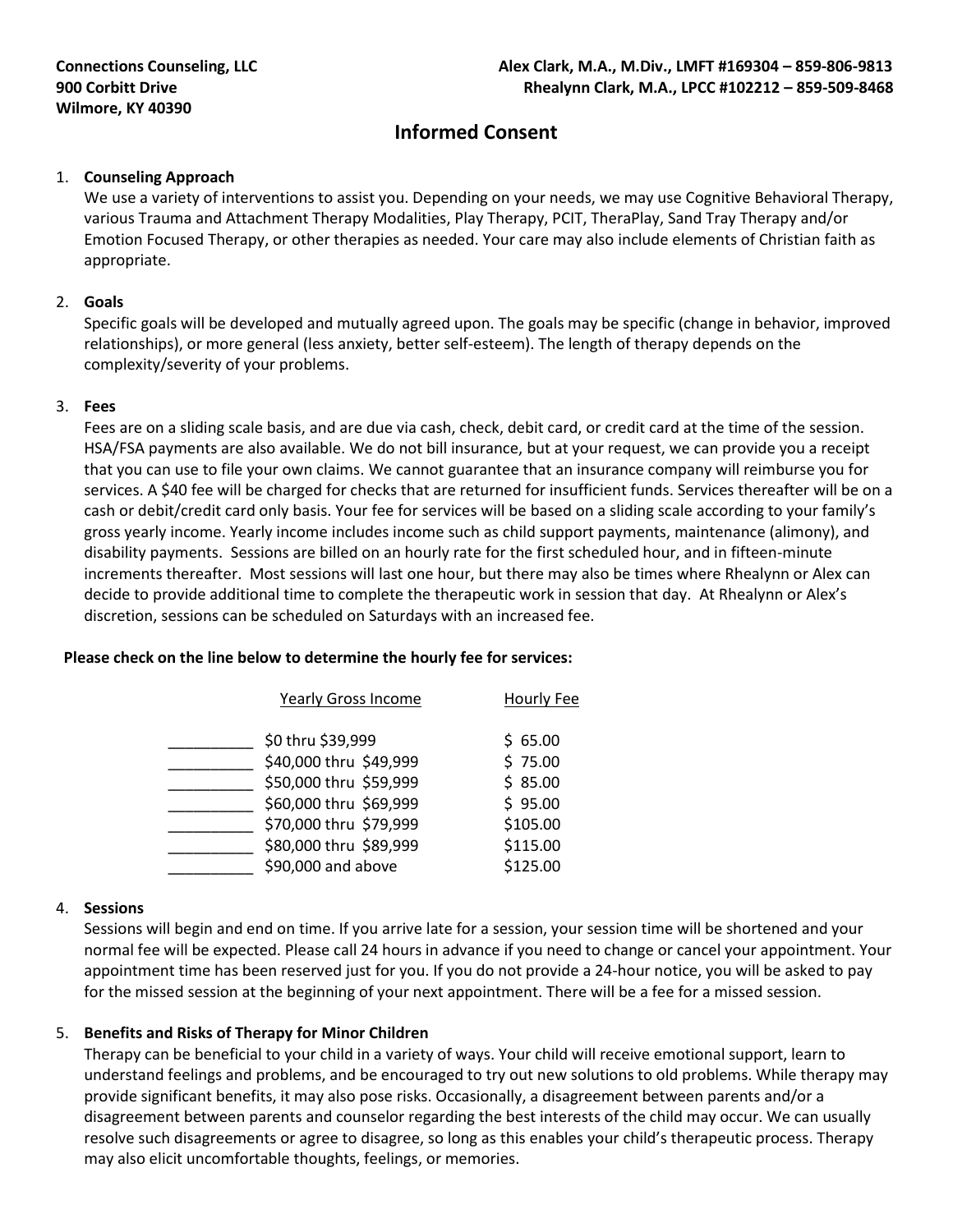# 6. **Confidentiality for Minor Children**

Therapy is most effective when a trusting relationship exists between the counselor and the child. Privacy is important in securing and maintaining that trust. Specific details of the information children share with their therapist in sessions can be shared with parents, but parents using that information in a negative interaction with the child can impar the child's trust in the safety of the therapeutic space. We will encourage children to be honest and forthcoming and to maintain an emotionally safe environment.

There are specific exceptions to confidentiality which include, but are not limited to:

- When there is risk of imminent danger to your child, we are required by law to take necessary steps to attempt to prevent such danger.
- When there is suspicion that a child is being abused or is at risk of abuse, we are mandated to take steps to protect individuals by informing the proper authorities.
- If there is known danger to another person, we are required by law to inform law enforcement.
- When we are ordered by a judge to disclose information, even after asserting professional privilege.
- You sign a release of information and authorize us to talk to someone else.
- You file a complaint or lawsuit, and while defending ourselves, Rhealynn, Alex, or Connections Counseling as an agency may disclose personal information.

# 7. **Children and Legal Proceedings**

It is our policy not to testify in court custody/divorce hearings. If you are bringing your child for help during this stressful time in your family's life, then the therapist's work is directed toward helping your child in therapy. Participating in court proceedings is often counterproductive to your child's therapy process. By setting this policy at the beginning of therapy, the therapy room is kept as a safe place for your child to work through emotions. In some cases, at our discretion, we may agree to write a report about your child's progress in therapy. By signing this informed consent, I/we agree not to subpoena or ask for copies of my child's records for legal proceedings, or ask for court testimony/evaluations from Rhealynn Clark, Alex Clark, or Connections Counseling as an agency. I/we also agree to instruct our attorneys not to subpoena Rhealynn, Alex, or Connections Counseling as an agency or refer to Rhealynn, Alex, or Connections Counseling as an agency in a court filing. In the event that we are asked to appear in court or provide a deposition, there will be a fee of \$200.00 per hour which includes travel time to and from the location requested.

## 8. **Benefits and Risks of Therapy for Adults**

Counseling may involve discussing relational, spiritual, psychological, and/or emotional issues that may be distressing. There is no guarantee of outcomes as a result of participating in upcoming sessions. At any point during the counseling process, we may deem it in your best interests to be referred to another professional. If you are involved in violence, substance abuse, or have threatening behavior, we may discontinue your therapy and give you an appropriate referral. You have the right to discontinue counseling at any time.

## 9. **Confidentiality for Adults**

The therapist will keep everything you say completely confidential, with the following exceptions:

- You sign a release of information and authorize us to talk to someone else.
- We determine that you are a danger to yourself or to others.
- You report information about the abuse of a child, elderly person, or a disabled individual who may require protection.
- You report information regarding someone else being in imminent danger.
- When we are ordered by a judge to disclose information even after asserting professional privilege.
- You file a complaint or lawsuit, and while defending themselves, Rhealynn, Alex, or Connections Counseling as an agency may disclose personal information.
- In couple and family guidance, we do not view confidentiality as applying between a couple and/or family members and will use clinical judgment regarding sharing information.